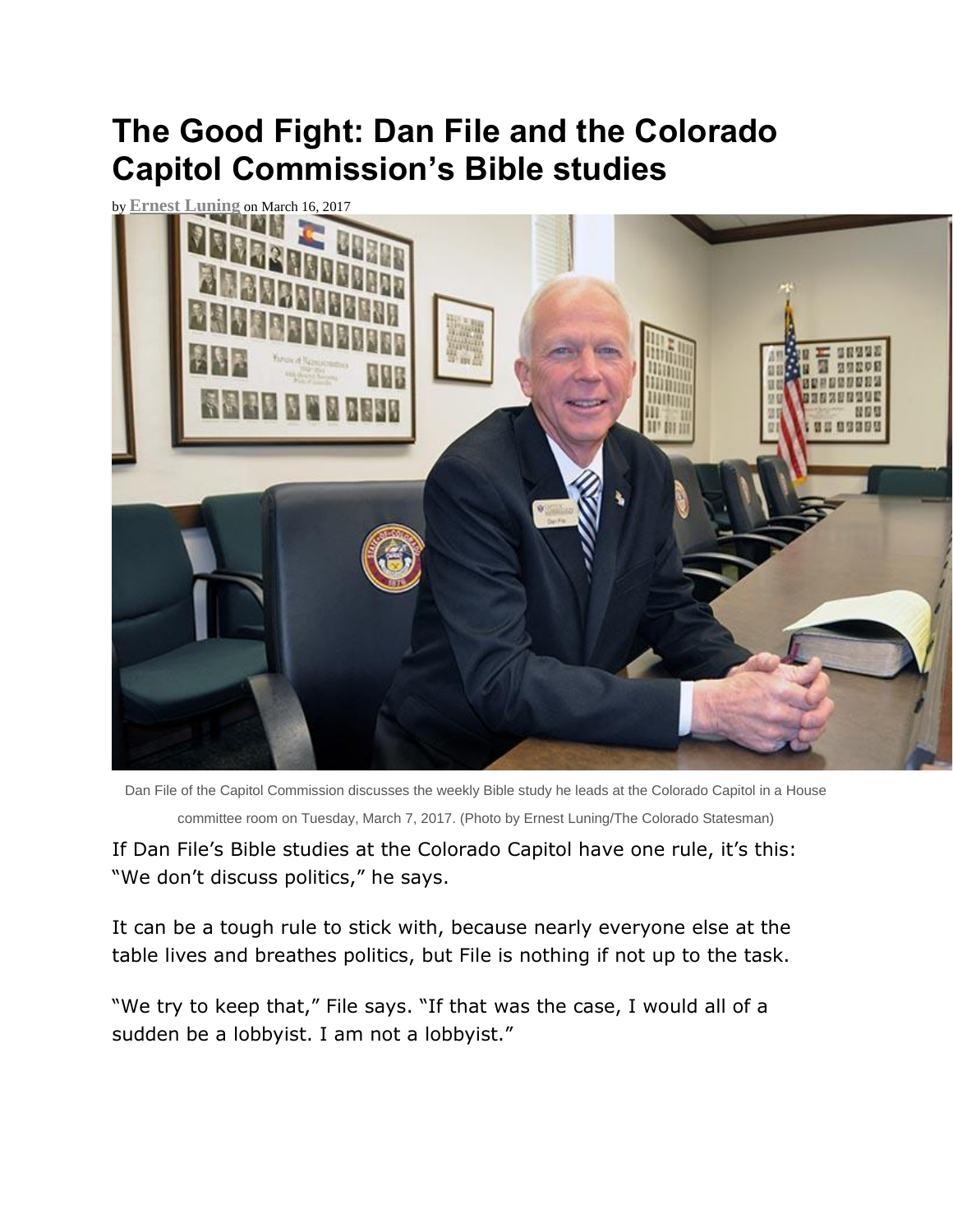Leaning back under a shock of white hair, his eyes sparkling and an easy smile never far from his face, File rests his hands on the table next to the leather-bound Bible and nods in its direction.

"I'm just an ambassador, I'm just a representative of God through the teaching of his word," he says. "It's a privilege to do that."

For 13 years, he's made the 250-mile drive once a week when the Legislature is in session from Lake City in Hinsdale County to Denver, usually arriving late Sunday. Then he visits with lawmakers and Capitol denizens on Monday and Tuesday, leading two Bible studies while he's in town. (When the Wyoming legislature is in session, he drives up the highway to Cheyenne the next day, but when it's adjourned  $-$  it finished work this year at the end of February — he heads back to Lake City.)

File drives an older Chevy S-10 Blazer with four wheel drive and studded snow tires. "I have never not made it," he says. "The longest trip from Lake City to Denver was this session, and it took me 13 hours to get here. But I made it."

"It's a privilege," he says. "This is what I'm called to do, so I love doing this. Sometimes the drive gets a little long," he says with an earnest shake of his head, "but, you know what, God's given me the energy to do that. What he calls us to, he also gives us the energy to carry out, and I have the energy to do it. So, a perfect fit."

Every Tuesday morning during the legislative session, before the gavels fall, and again over the lunch hour, File's ongoing Bible studies meet in a corner committee room in the Capitol basement for an hour or so, providing a refuge, a time apart from the politics of the day and the pressing concerns outside the room.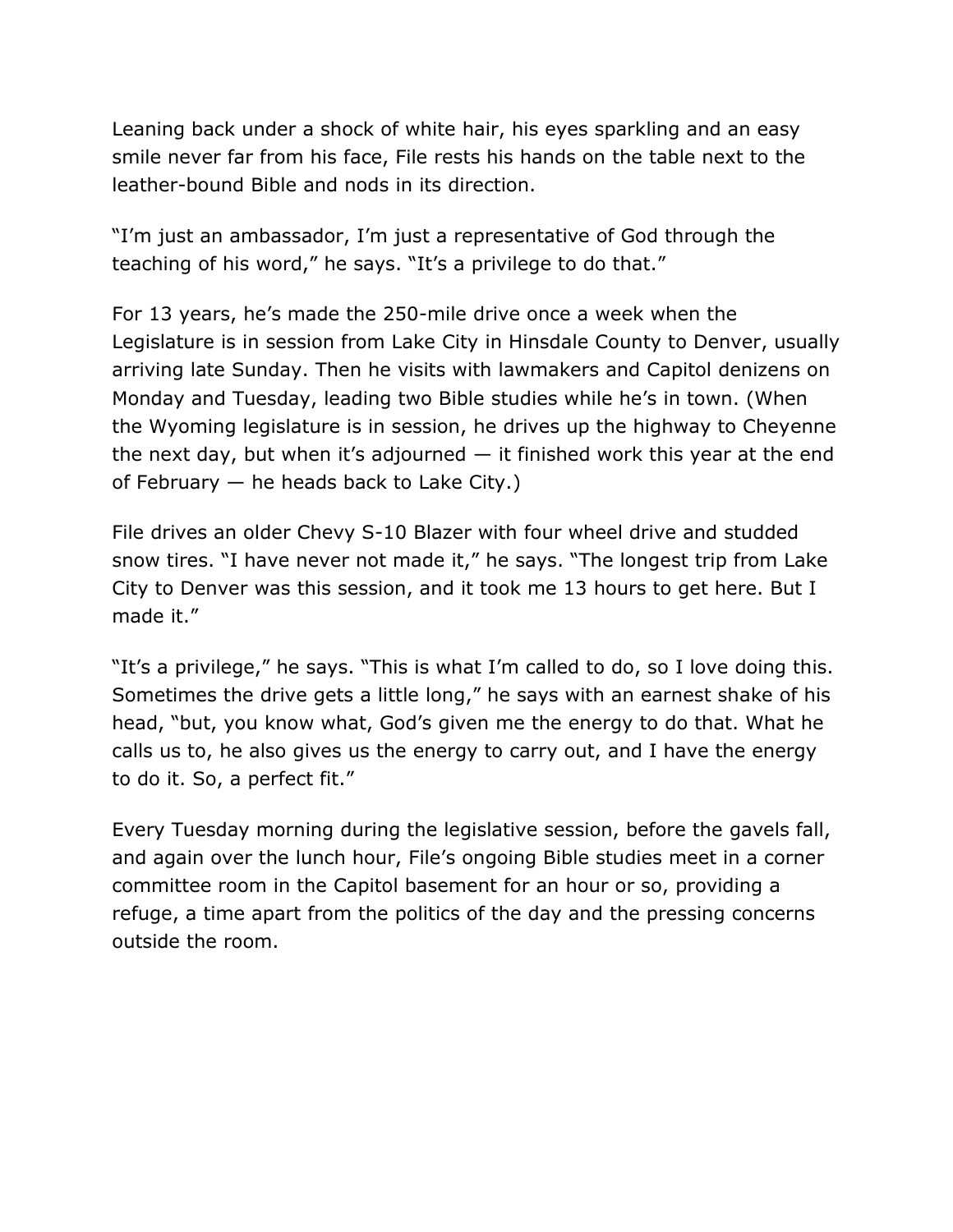

Dan File of the Capitol Commission opens his Bible to 2 Timothy, the book his weekly Bible study at the Colorado Capitol has been making its way through since 2014, in a House committee room on Tuesday, March 7, 2017. (Photo

## by Ernest Luning/The Colorado Statesman)

Lawmakers and their spouses — usually somewhere from 12 to 20 and from both sides of the aisle — attend the early morning Bible studies. They start at 7:15 a.m., earlier than they used to, because too often the studies hadn't finished by the time Capitol business was calling. The noon studies, held in the same back corner committee room, attract everyone else, from legislative aides to sergeants-at-arms, from lobbyists to State Patrol officers and even the occasional journalist.

"It's been a real solid time of non-political encouragement here at the Capitol," says Sen. Kevin Lundberg, one of only two lawmakers, along with Sen. Nancy Todd, who have been in the building as long as File has been leading his Bible studies.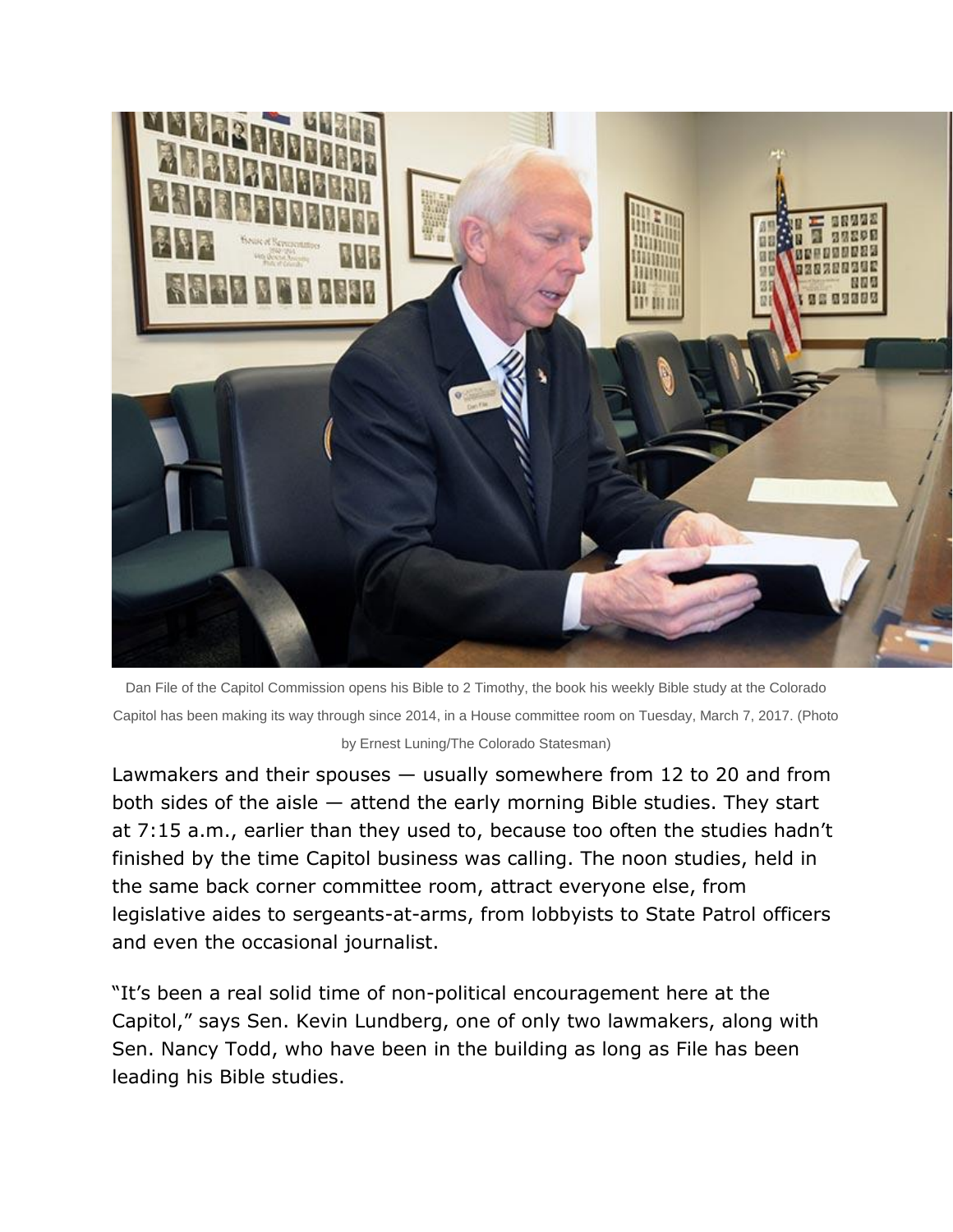"Digging into God's word, supporting one another. It's been a very positive time," Lundberg says. "I have found it to be the highlight of the week for me."

Lundberg and a handful of other lawmakers started a Bible study back in 2003, he recalls, but it wasn't until File arrived the next year and offered to lead a weekly Bible study that it really took off at the Capitol.

"He's the one who really consolidated the efforts," Lundberg says.

The Larimer County Republican has even rearranged a committee schedule to accommodate the weekly Bible studies.

"I make it a priority," Lundberg says. "As a matter of fact, I'm chairman of Appropriations in the Senate, which often meets Tuesday mornings, which is the same time the Bible study meets. I agreed to that, and Appropriations meets after the Bible study is done."

It was Lundberg, too, who opened the doors to File's work in Wyoming, having introduced the pastor to a cousin who happened to be serving in the Wyoming House of Representatives at the time. "He said, 'Hey, you oughta come do that for us,'" Lundberg recalls, and that's what happened.

File operates at the Colorado Capitol under the auspices of a national Christian organization called the Capitol Commission, whose goal is to have a pastor leading Bible studies in every state capitol and in Washington, D.C. (The organization currently operates in 22 states.)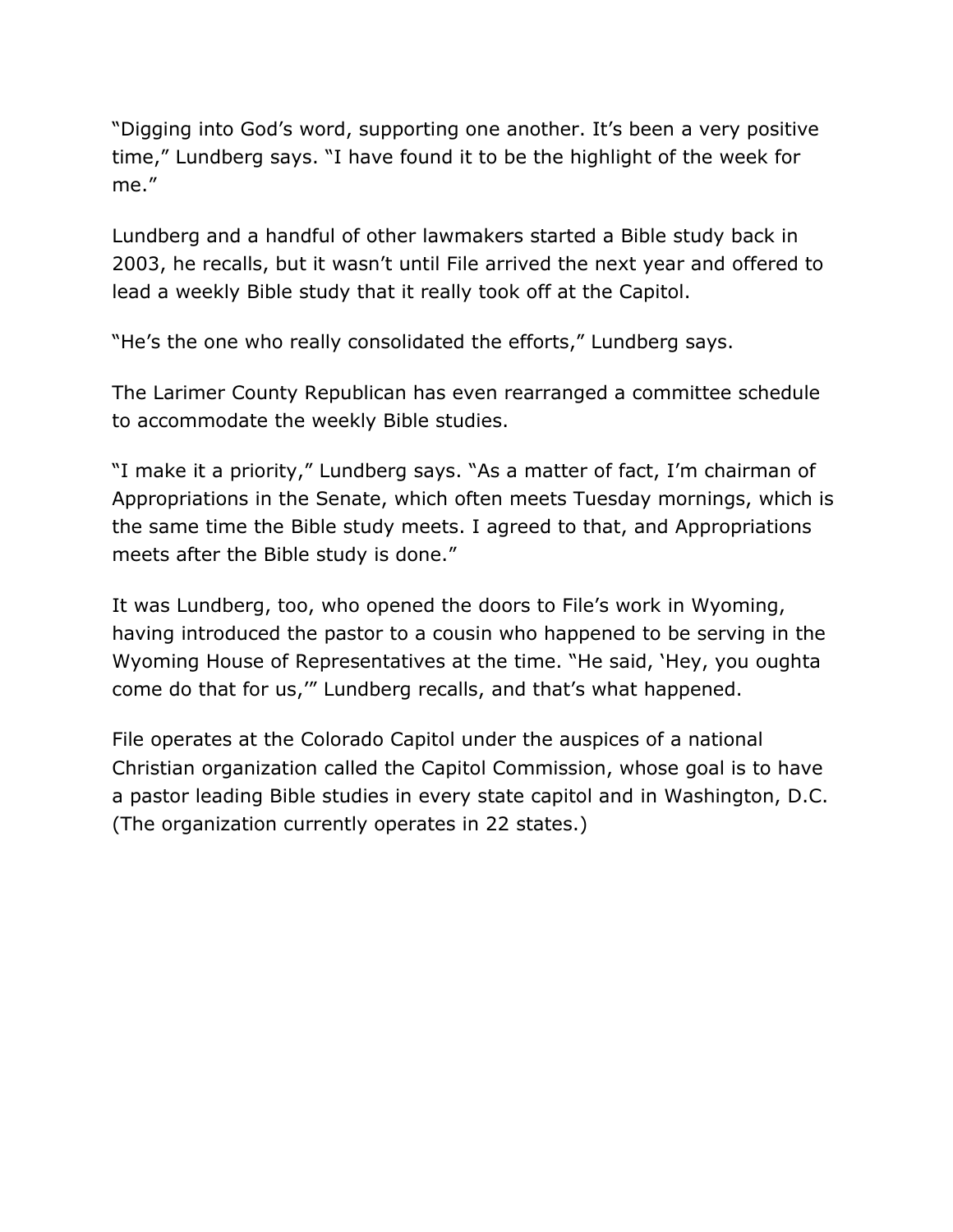

"It is a real privilege to represent Christ, it is a real privilege to represent God's word," says Dan File of the Capitol Commission as he describes the weekly Bible study he leads at the Colorado Capitol in a House committee room on Tuesday, March 7, 2017. (Photo by Ernest Luning/The Colorado Statesman)

"We're still looking for guys," File says, noting that he's helped pastors get started in Arizona and Idaho over the years, although those two pastors have either retired or moved on. "But it's a great ministry. If you think about Paul, on all the missionary journeys he went on, he went to  $-$  they weren't necessarily called capital cities, but he went to 'cities of influence.' It's important that God's word is imparted in the capitol building."

File had been working as a director at a Christian camp in Lake City for more than 20 years when, he recalls, the camp's board "decided they wanted to make more money, so they asked me to shy back from the gospel of Jesus Christ, and I said, 'Not on my watch,' so they removed six of us at that time."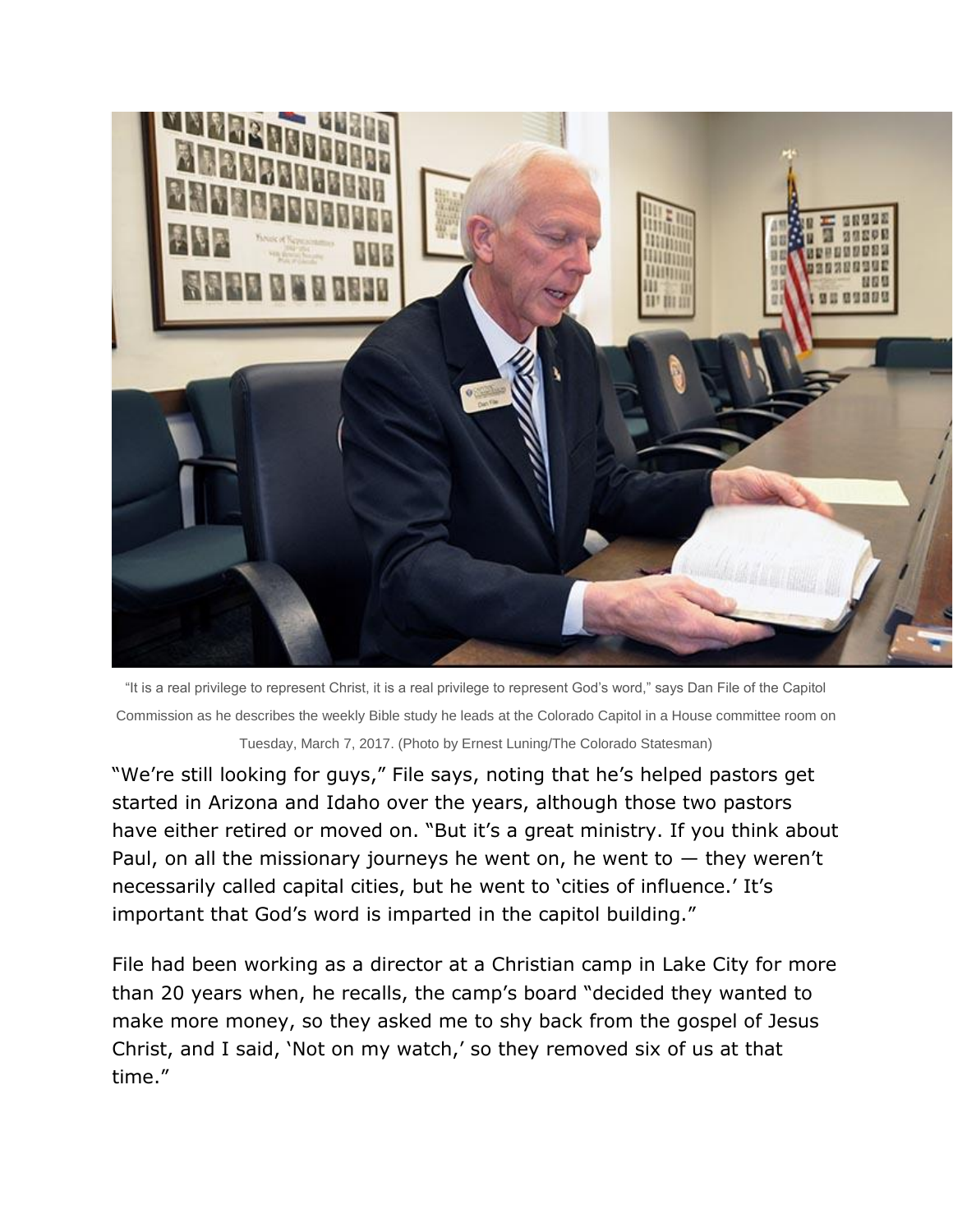A little while later, he was teaching a Sunday school class at a local church when someone approached him and described the Capitol Commission. "'We're looking for a guy in Colorado who won't compromise in his faith,' he said, and I said, 'I'm not planning on it,'" File says, and he started the weekly journey to Denver soon after that.

"The way we do it is a little bit different, in that our Bible studies are expository," he says. "We go through it verse by verse by verse."

File is half way into the fourth year studying 2 Timothy, and he expects to finish the book by the end of the legislative session. He spent three years studying Philippians when he began the ministry at the Colorado Capitol, and then six years after that studying the Book of James. He hasn't decided which book is next but is taking suggestions.

"I try to choose books to go through that are really relevant for where the legislators and their staff — where they are, what they struggle with in this building," File says. "Paul was definitely someone who endured a lot of hardship. When he wrote 2 Timothy, he was in prison in Rome  $-$  the Mamertine Prison — and he never came out. He was under a ruler, and we all know who that was — Nero, who was not a follower of Christ at all; he hated Christians. It's very practical for the legislators and their staff."

The painstaking, extremely detailed expository study  $-$  on a recent Tuesday, File spent an entire hour barely getting through just two of the three verses that had been set for that day's studies — means that he can count on the text to steer the studies and not have to worry about sidestepping current events and the politics of the day.

"I get to go through a book, and I deal with things as God brings them up in the text. I don't have to go to some hot-button issue that we're having in the Capitol that day, and then people think I'm a lobbyist," File said. "If we deal with it, we deal with it. And I will deal with it, if God puts it in the text. Forthrightly. Because it doesn't matter what I think about God's word, it matters what God is saying about his word, and that's what I want to impart."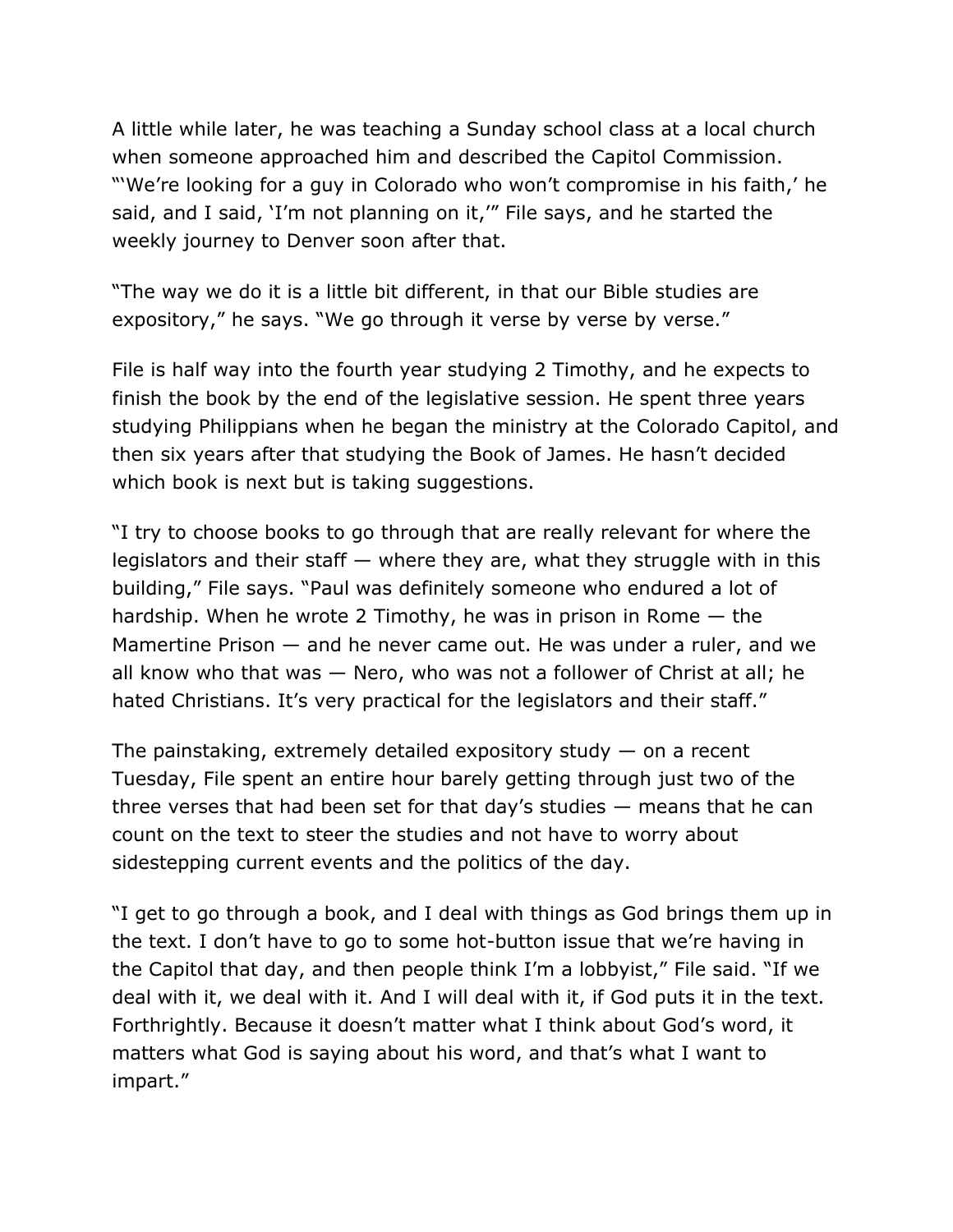Last Tuesday, for instance, File and his Bible studies devoted their attention to 2 Timothy 4:6-7, and spent most of the time on verse 7: "I have fought the good fight, I have finished the course, I have kept the faith …"

"And that's where Paul was — he did fight that good fight, he did accomplish it," File said in an interview between the morning and noontime studies. "And, as believers in Jesus Christ, for those that are in this building, they are called here by God to accomplish a task and to do it in a godly fashion. It's a noble fight."

Adding context, File described what Paul was saying in his letter to Timothy and how that message resonated within the walls of the Capitol.

"Here in 2 Timothy 4, Paul is giving Timothy a charge to preach the word, and 'preach' is the Greek word for 'herald,'" he said. "A herald was a person who took something a king stated or an emperor stated and would tell people in the communities, because communication was very different then. He was very attuned to the fact that he did not have the ability to change what the emperor had told him to say. That's what Paul is saying to Timothy, is that we are to herald the word of God, from the king of kings and the lord of lords, and we don't have the ability to change that word."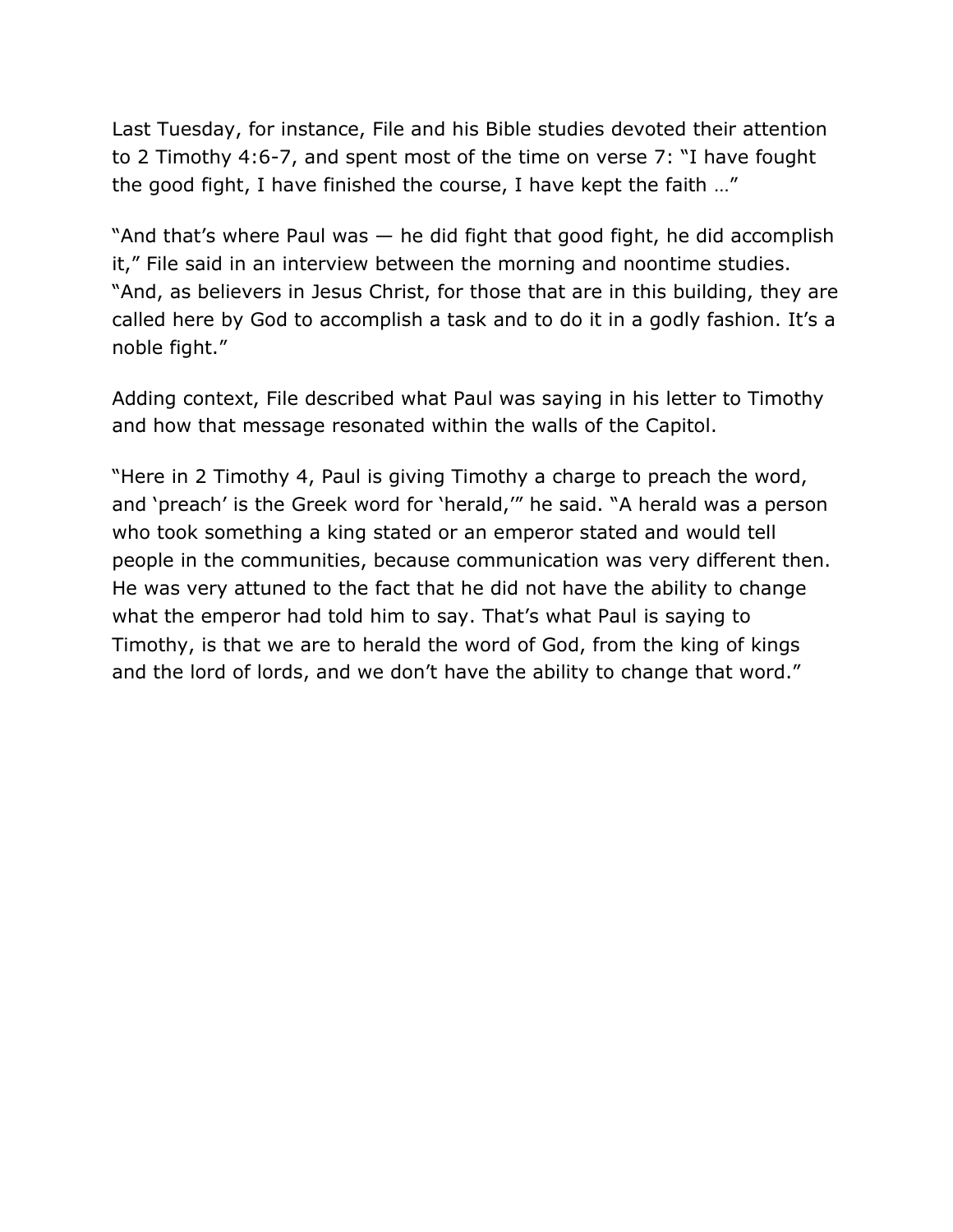

"I have fought the good fight, I have finished the course, I have kept the faith." Dan File of the Capitol Commission reads from 2 Timothy 4:7, the verse his weekly Bible study at the Colorado Capitol considered at two meetings on Tuesday, March 7, 2017. (Photo by Ernest Luning/The Colorado Statesman)

That brought to mind times File said the Scripture had inspired work under the dome.

"I have seen legislators or staff encouraging others in the midst of a bill to be a godly example and yet to be bold, to speak the truth in love," he said. "And I've seen that over the years that I've been here, and that has been just a real joy for me to see."

It's that attention to speaking the truth in love, to serving as a godly example, yet boldly, that File says has brought the studies to life in the Capitol before his eyes.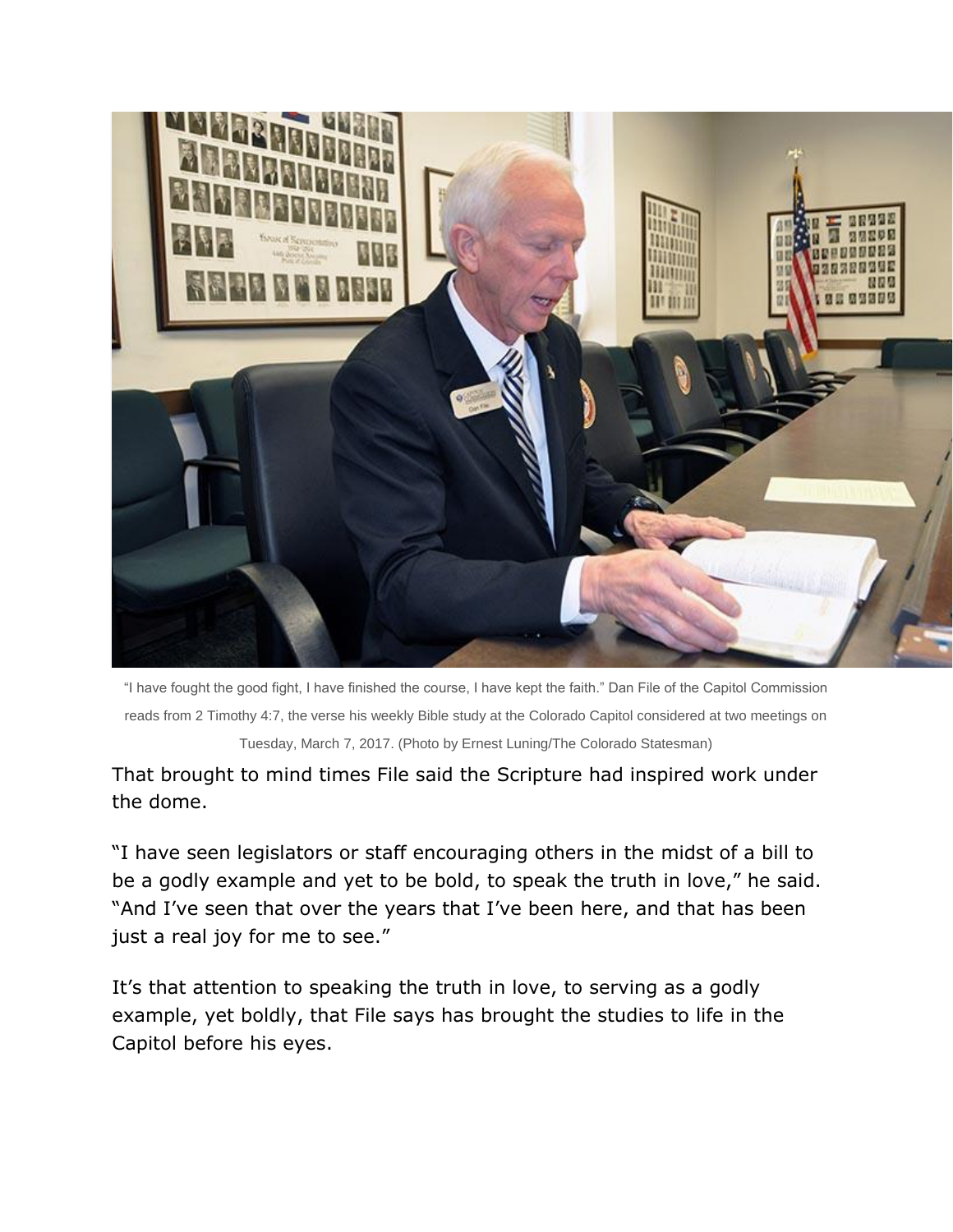"The legislators can take that and apply it, as my prayer for them is for them to truly be statesman," he says. "And that's what we lack, right? We've got too many politicians. We've got way too many politicians, and we need statesmen."

"It seems like we've lost a little bit of that in our culture today," he adds. "People are pitted against each other. But we need to be focused on God's word. Our culture is trying to throw God out of everything. From history, as we have seen other countries do the same, the result of it isn't necessarily good. God needs to be the center of who we are, not the sideline of who we are."

As he welcomes the legislative aides, sergeants and officers to the noon study, before asking who needs prayers — a relative has had a recent, dire diagnosis, another has been subject to harassment and hatred from her community and wants peace, a young man has an important interview in a week, and residents of southeast Colorado are facing raging, destructive wildfires — File says as if in passing that the day's Bible verse is among his very favorites. It turns out he isn't exaggerating.

After about 45 minutes of prayer, conversation and detailed study, well into a close examination of 2 Timothy  $4:7 -$  "I have fought the good fight, I have finished the course, I have kept the faith  $\mu$ "  $-$  a stillness falls over the room as File leans in to the group, looking as serious and determined as he has all day.

"I wanted to share  $-$  I don't do this a lot  $-$  but I wanted to share something about my father-in-law," he says, and everyone around the long wooden table leans in a little bit toward him. "My beautiful first wife, Ruthanne — her dad, he got pancreatic cancer, back in the '80s. It wasn't good, it wasn't good at all, as far as this earth, as far as his life went. He went home out of the hospital, he was in hospice."

File says he was there with his father-in-law, with his wife and her brother and their mother.